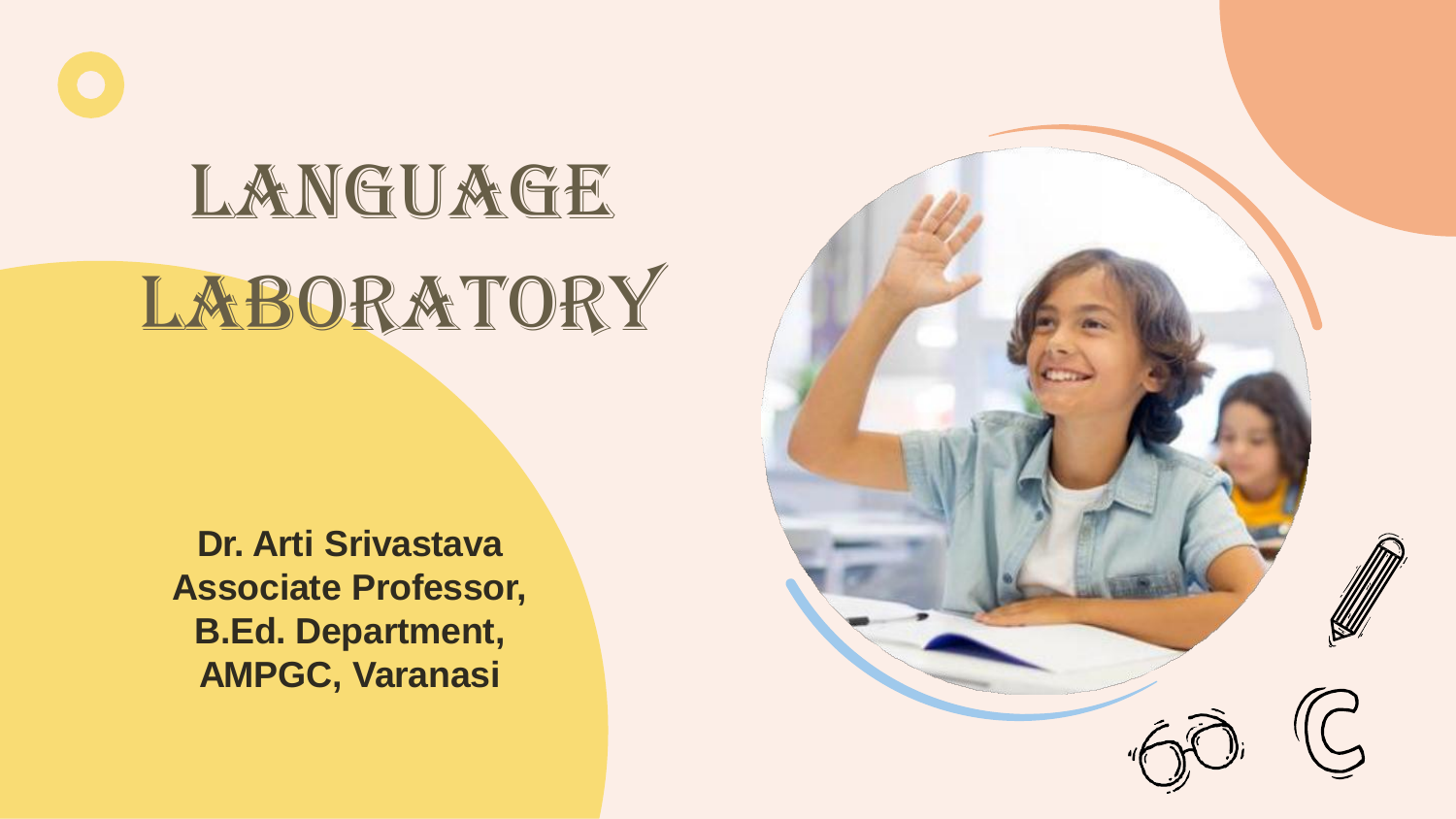# WHAT IS LANGUAGE LAB?

A language laboratory is a lab/room set up in a school to learn any foreign language in a more effective way, emphasizing on development of speaking and listening skill.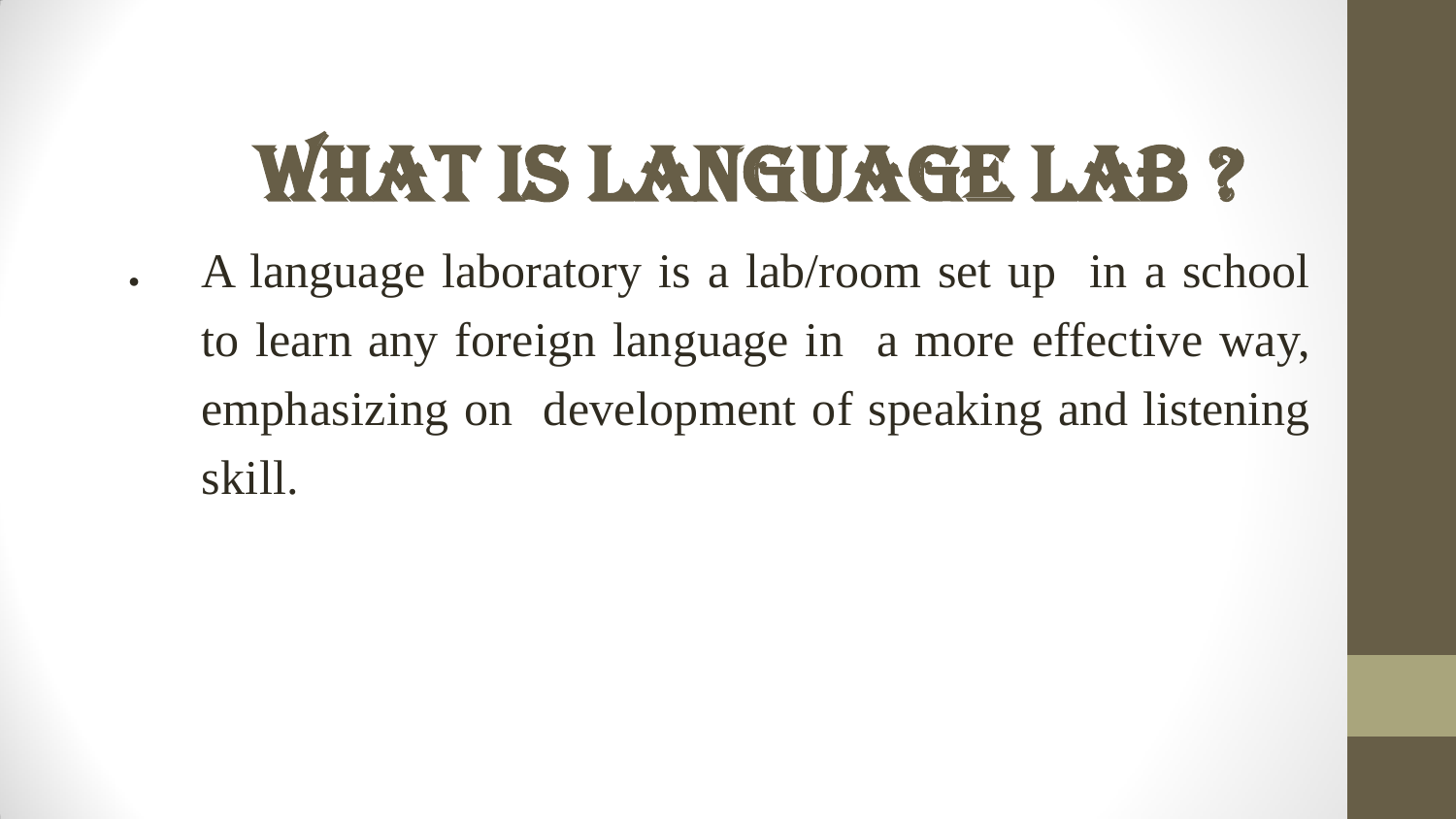- According to American Heritage, "Language laboratory is a room designed for learning foreign languages and equipped with tape recorders, videocassette recorders, or computers connected to monitoring devices enabling the instructor to listen and speak to the students individually or as a group."
- According to the Webster's New World College definition, "The language laboratory is a classroom in which students learning a foreign language can practice sound and word patterns individually or under supervision with the aid of audio equipment, etc."
- We may say, "A Language Laboratory is a room in a school, college, training institute, university or academy that contains special equipment to help students learn foreign languages by listening to tapes or CDs, watching videos, recording themselves, etc."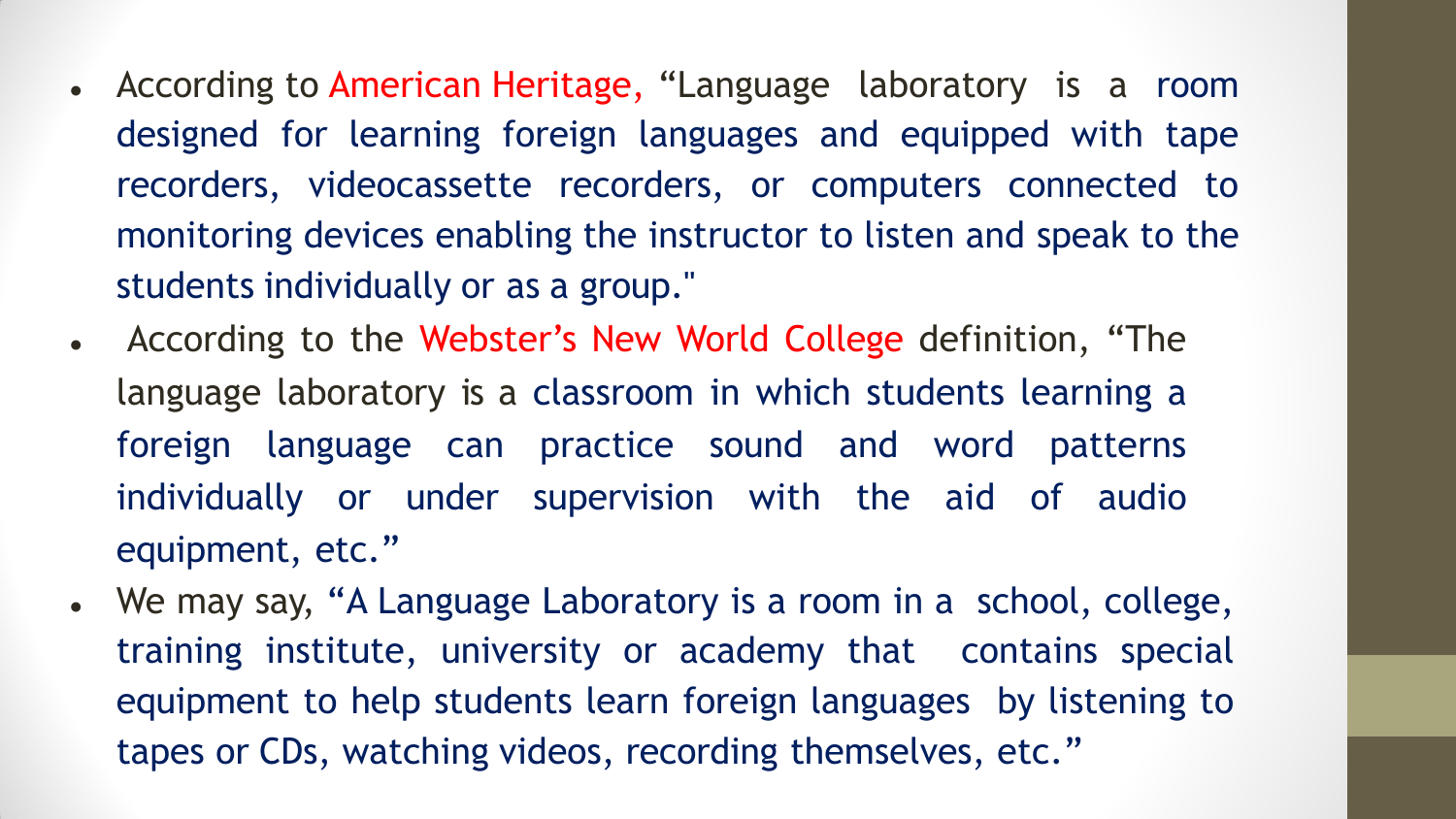## LANGUAGE LABORATORY

- *The first language lab was established at the University of Grenoble in 1908.*
- *In the 1940s, linguists at the University of Michigan developed the behaviourist audiolingual method of foreign language learning.*
- *This method relied on repeated listening and speaking drills. Language labs were well situated to the audio- lingual method.*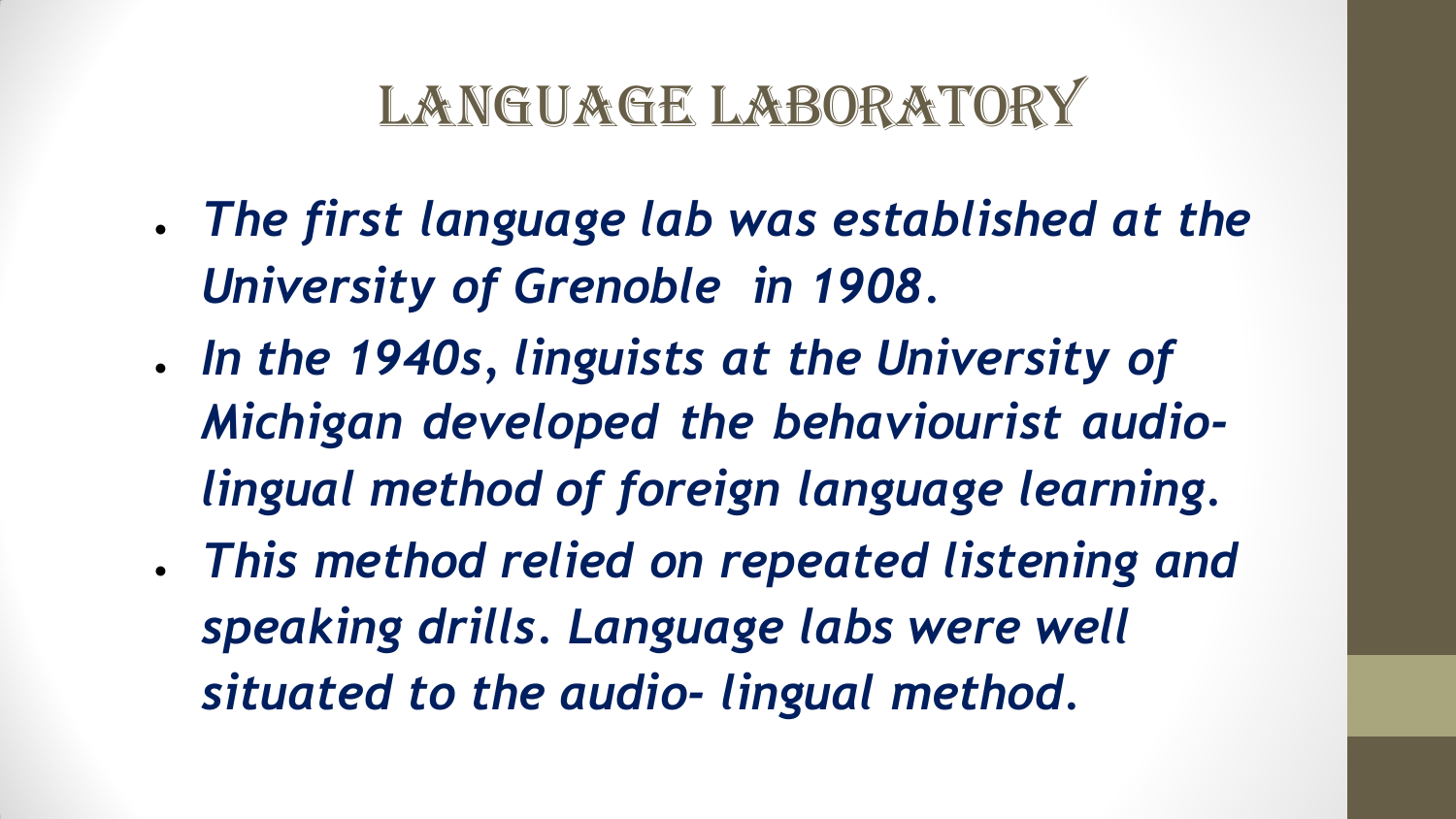# LANGUAGE LAB DESIGN

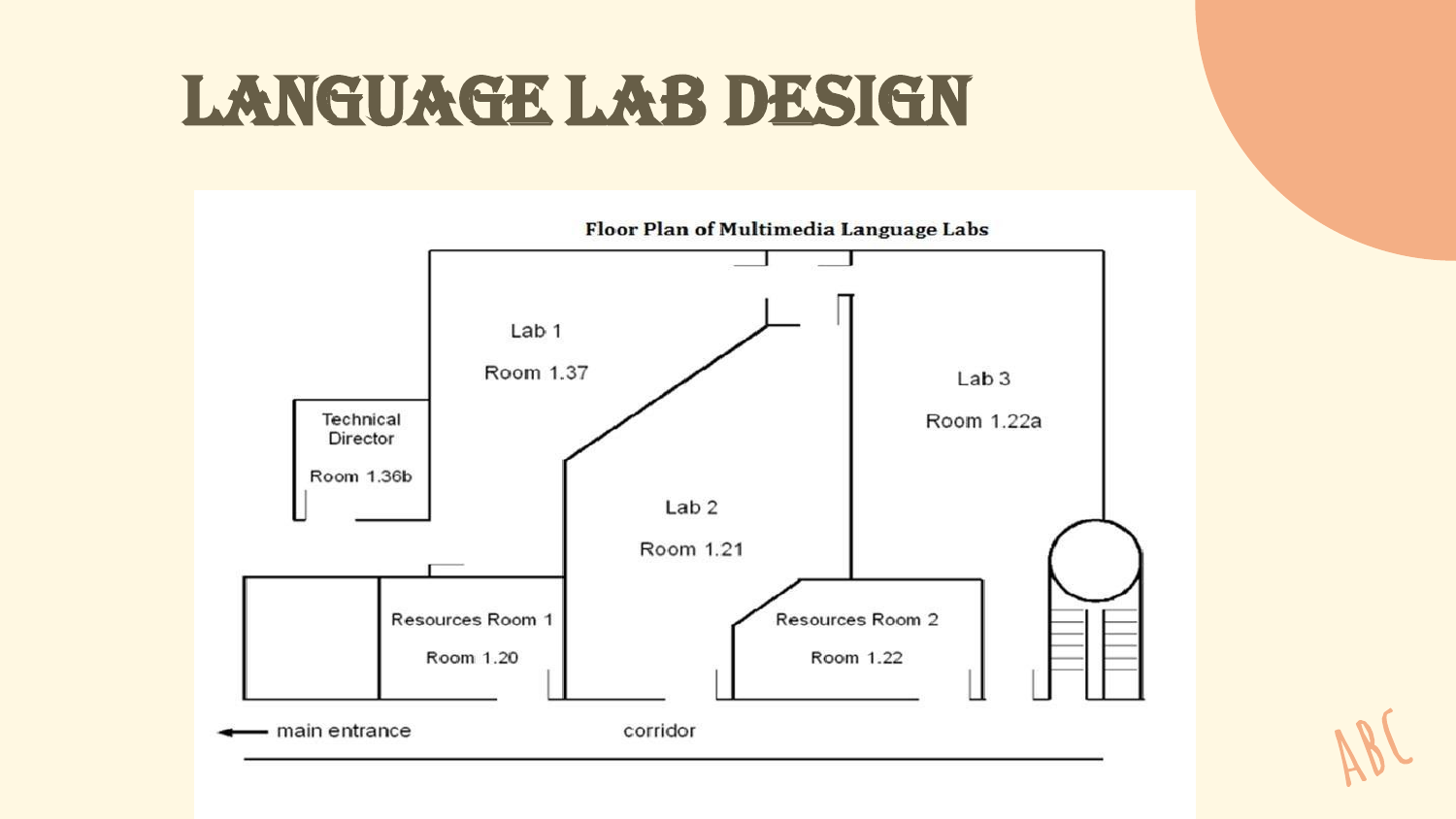### OBJECTIVES OF A LANGUAGE LAB



#### **To enable students to:**

To Introduce listening and speaking skills in addition to reading and writing skills in schools.

**02**

To Listen to model pronunciation ,repeat and record the same and do self assessment and correction.

**01**

**03 b b b b c 04** To Practice and assess speech in language.

To learn at one's pace.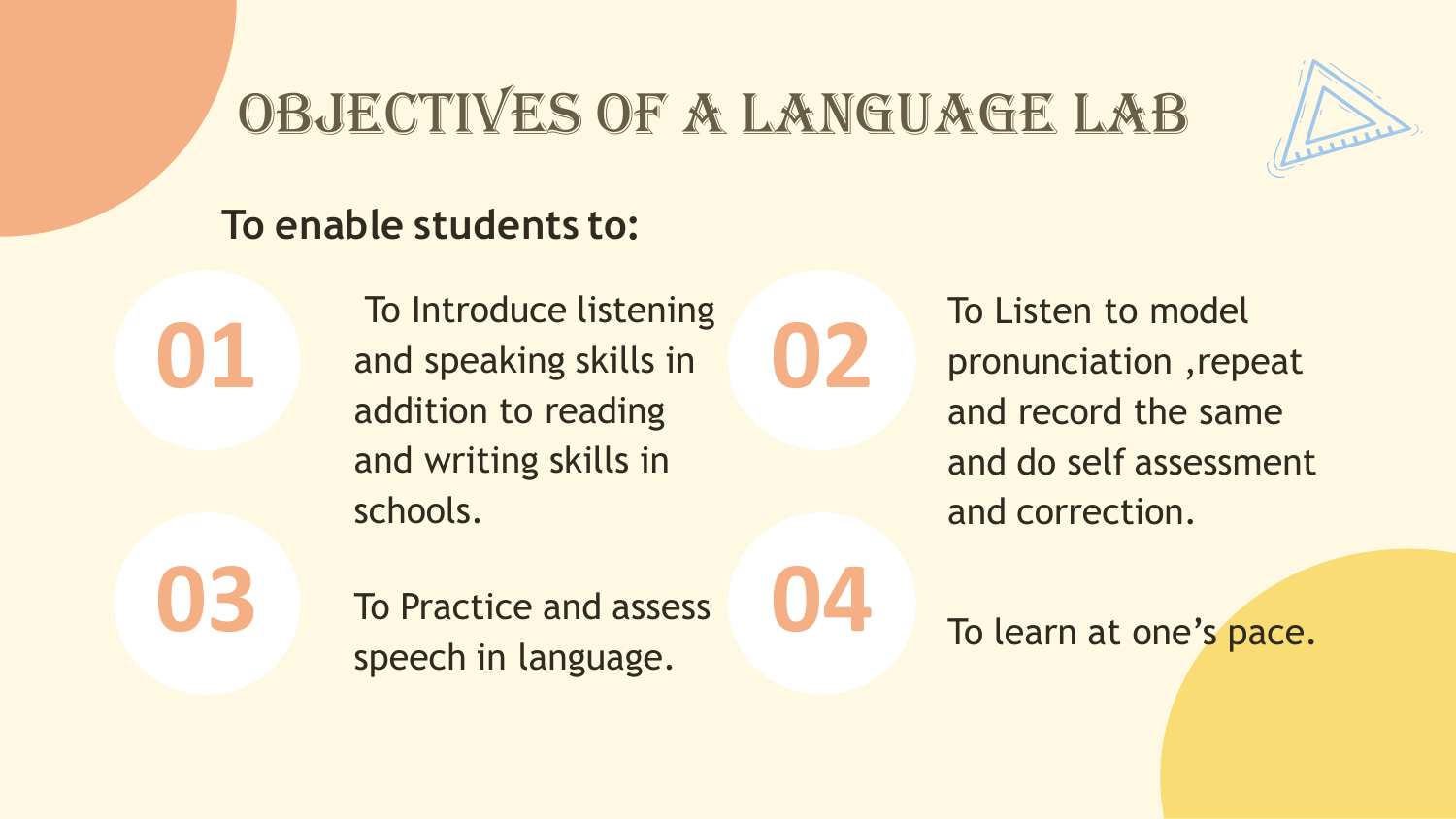#### WHAT LANGUAGE LABS OFFER?

**02**

Text, images, audio, and video can easily be integrated teachers can alter materials to fit their requirements.

**01**

**03** independent learning 04 Self access for independent learning resources outside class.

Learners can record their own voice and playback the recordings, interact with each other and the teacher and store results.

Teachers can intervene and control the learners' computers via the teacher's console, track of learner's work etc.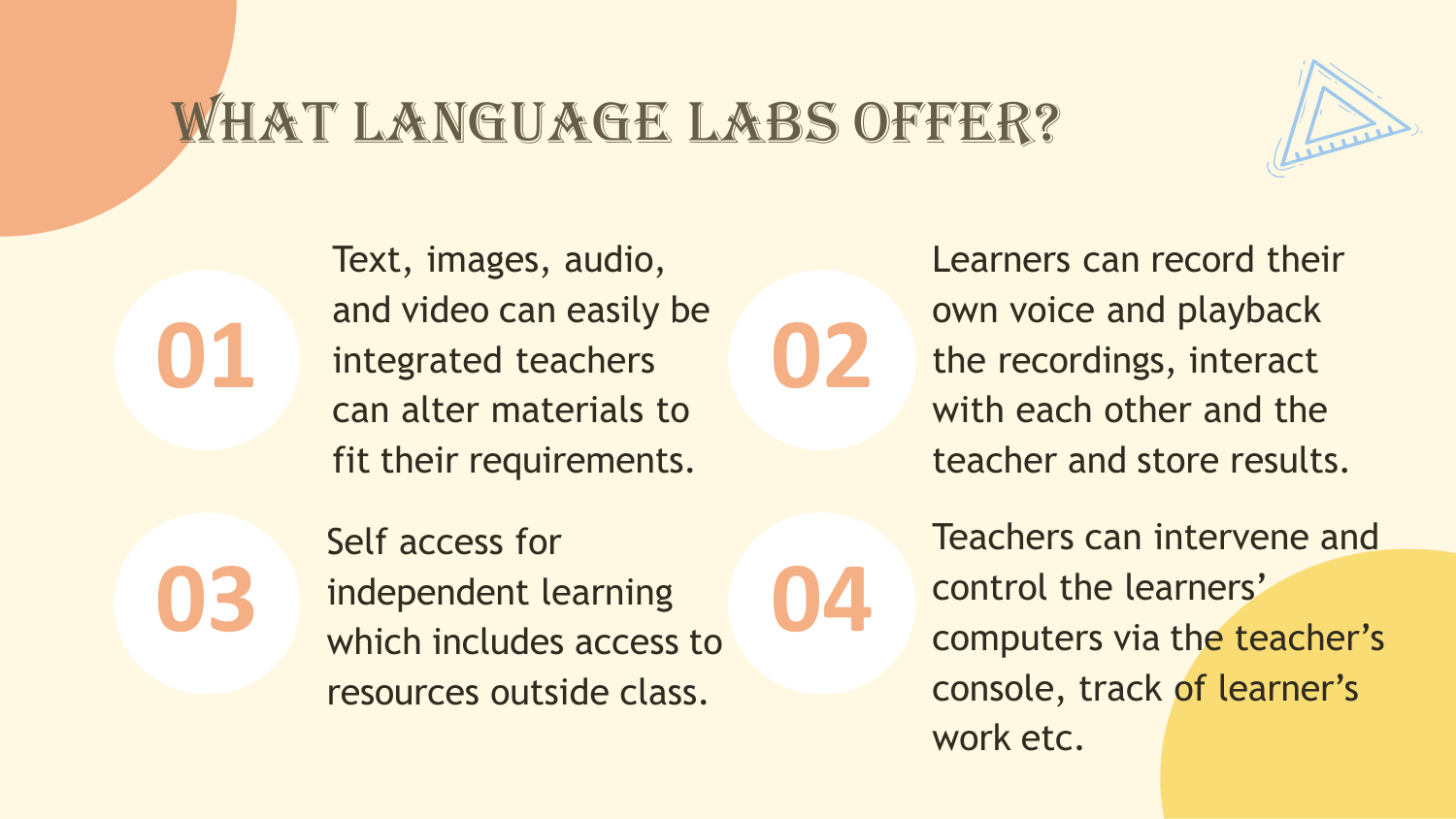



The purpose of a language lab is to involve students to actively participate in language learning exercises and get more practice than the traditional classroom environment.

With a language lab, all student in the class can speak simultaneously without distracting each other regardless of the class size . Without a language lab, in a class of more than 10 students, each student gets just less than 1 minute of speaking practice.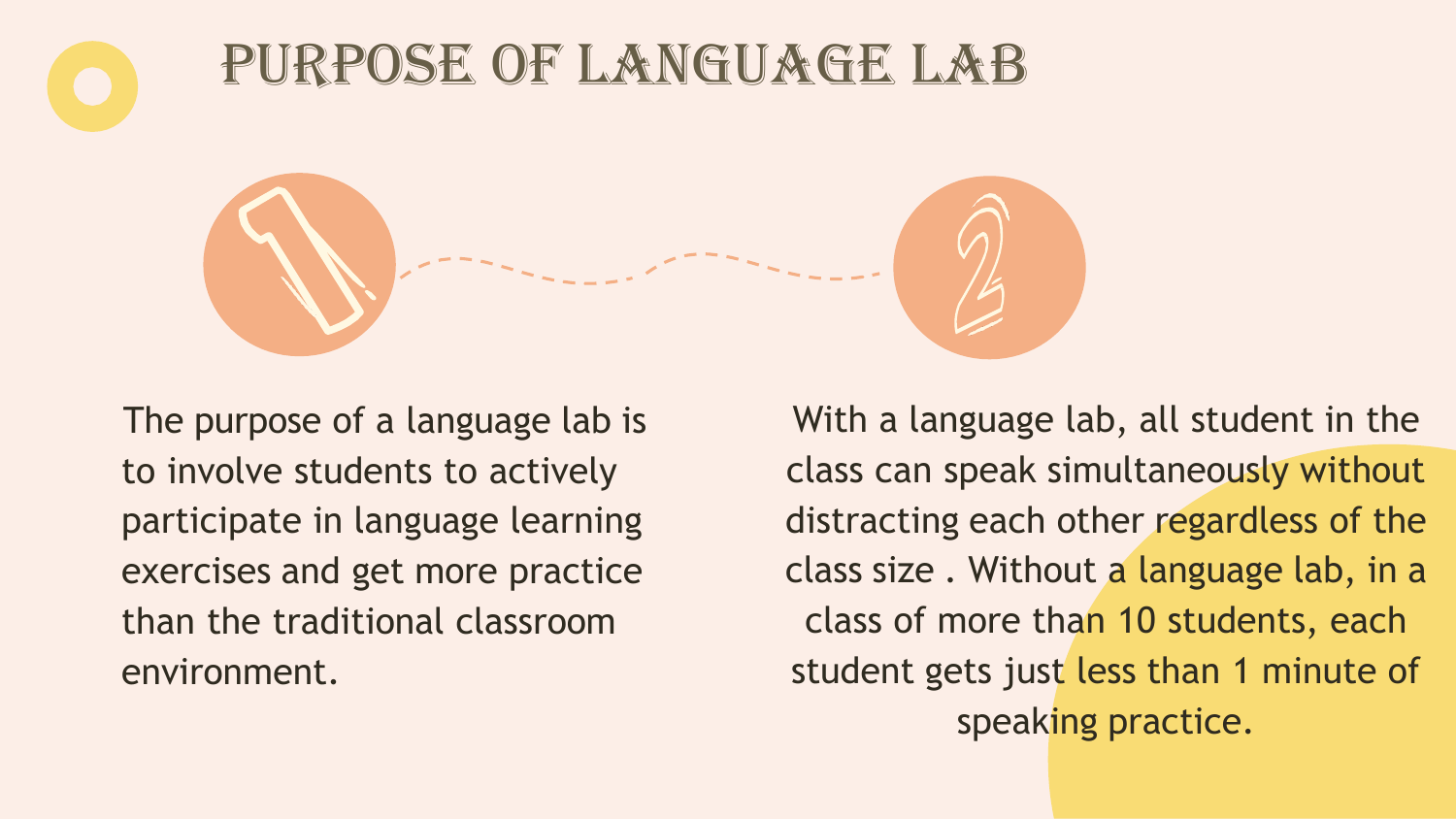# COMPONENTS OF LANGUAGE LAB

# **1. Hearing booth(cubicle)**

. There are normally 16-20 booths with tables seat for learners.

.Each student has a sound proof compartment called the cubicle.

.Each cubicle is connected to the console(instructor's booth).

. Microphones,headphones and recorder are provided. .In the console, the learner receives the language teaching programme selected by the teachers.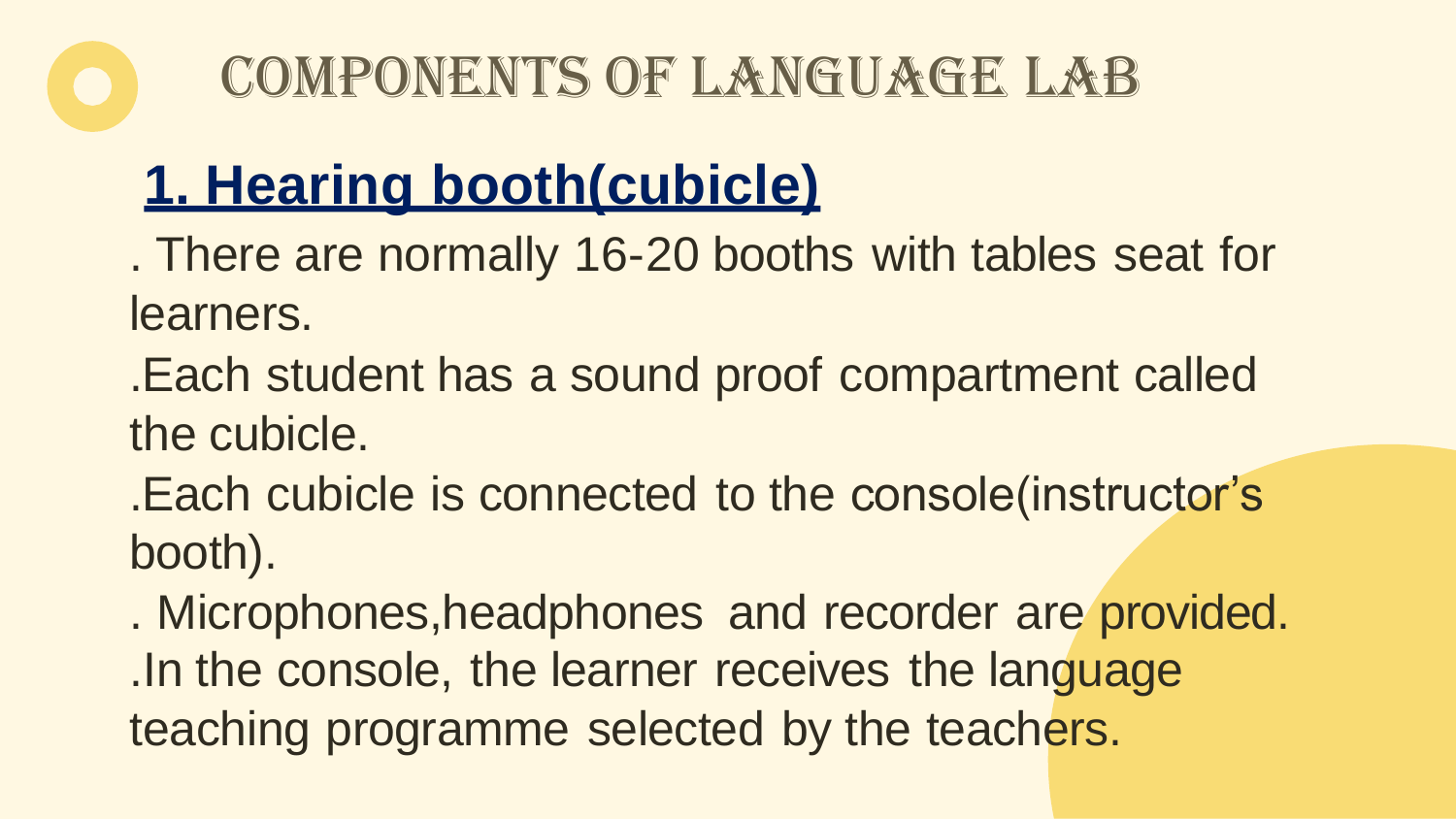## COMPONENTS OF LANGUAGE LAB

# 2.The Console

**The console is the instructor's room .it consists of-**

- **Master tapes** and monitoring equipment for two way communication.
- **Distribution switches** to direct the recorded programmes to the learners.
- **Monitoring switches** to enable the instructor to listen to the learners, to correct,to advise and evaluate them.
- **Intercom switches** for two way communication with an individual learner.
- **Group call switch f**or inviting attention of all the learners to receive general instruction.
- **All call switch** for making announcement to the learners regardless of the programme.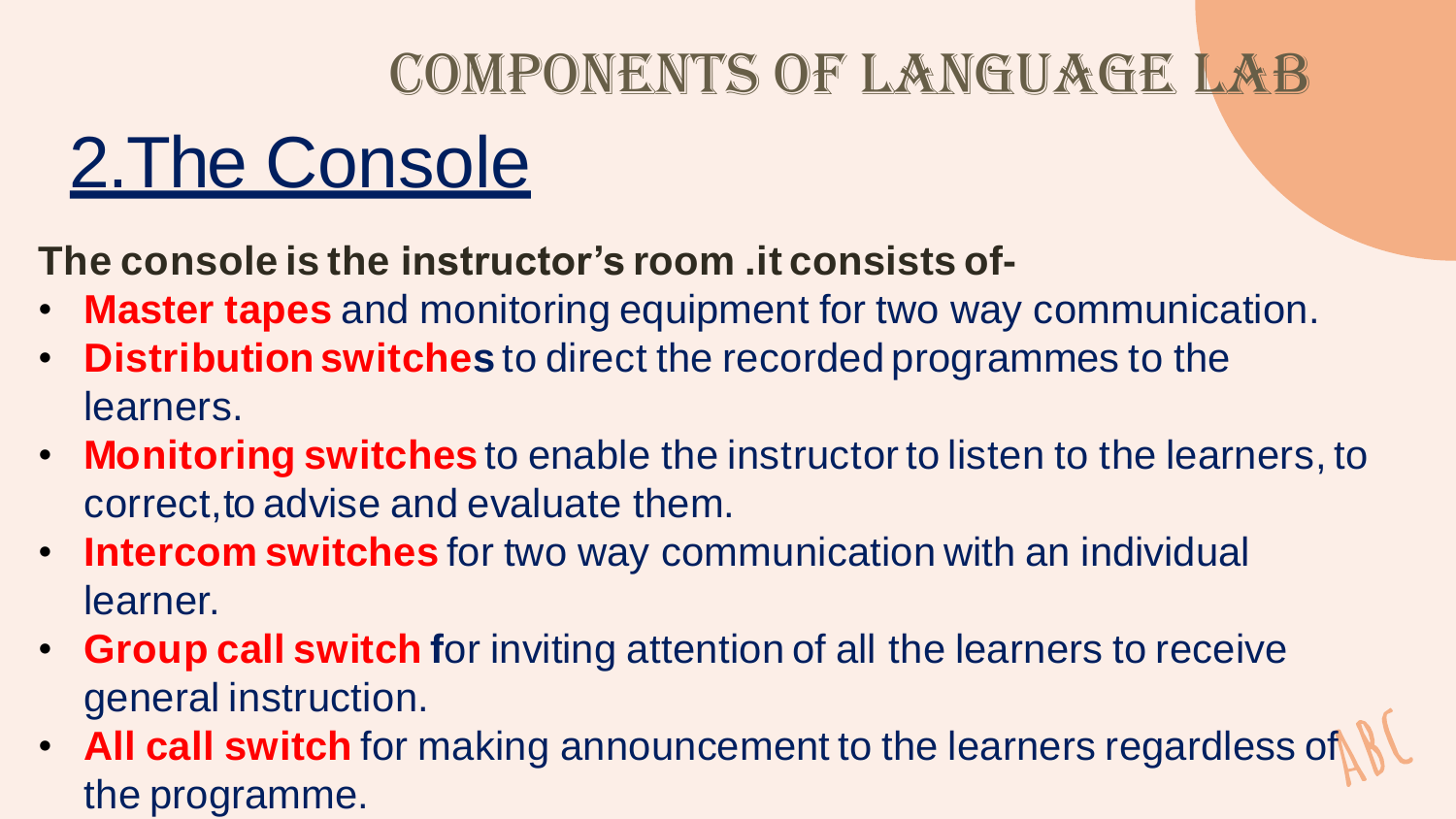### 3.The control room

- . It is basically the record room.
- . The control room contains all the tapes, records and other equipment, properly indexed for quick use.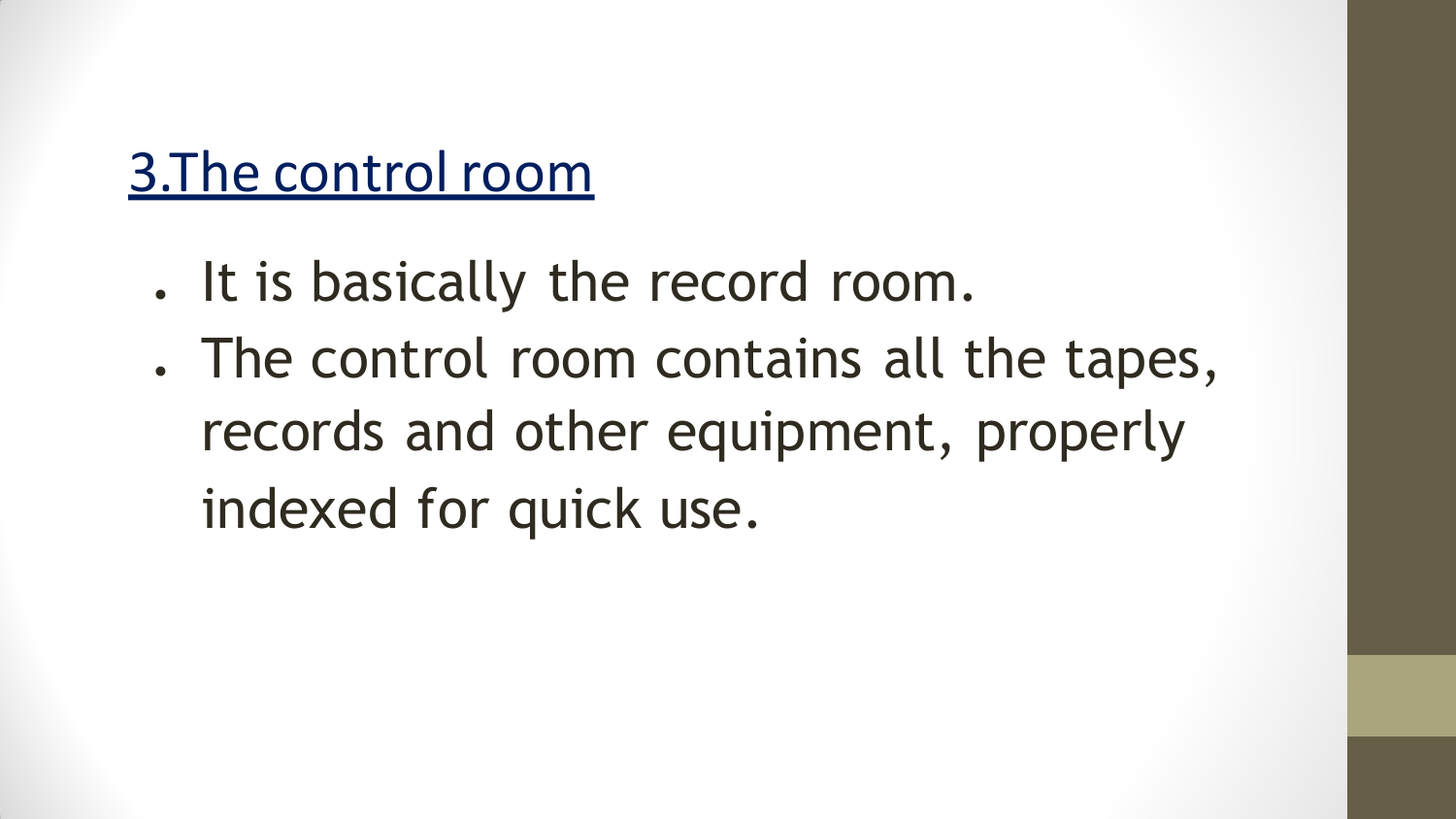### Components in a modern language lab:









Teacher and student Have computers with appropriate software for conducting language exercise Teacher and students wear head sets that block outside sound and disturbance

Student Have a media player/re corder for listening to audio and recording speech

Teacher and student position are connected via LAN (Local area network)



A server computeror a separate storage device is often used to store lesson materials in a digital format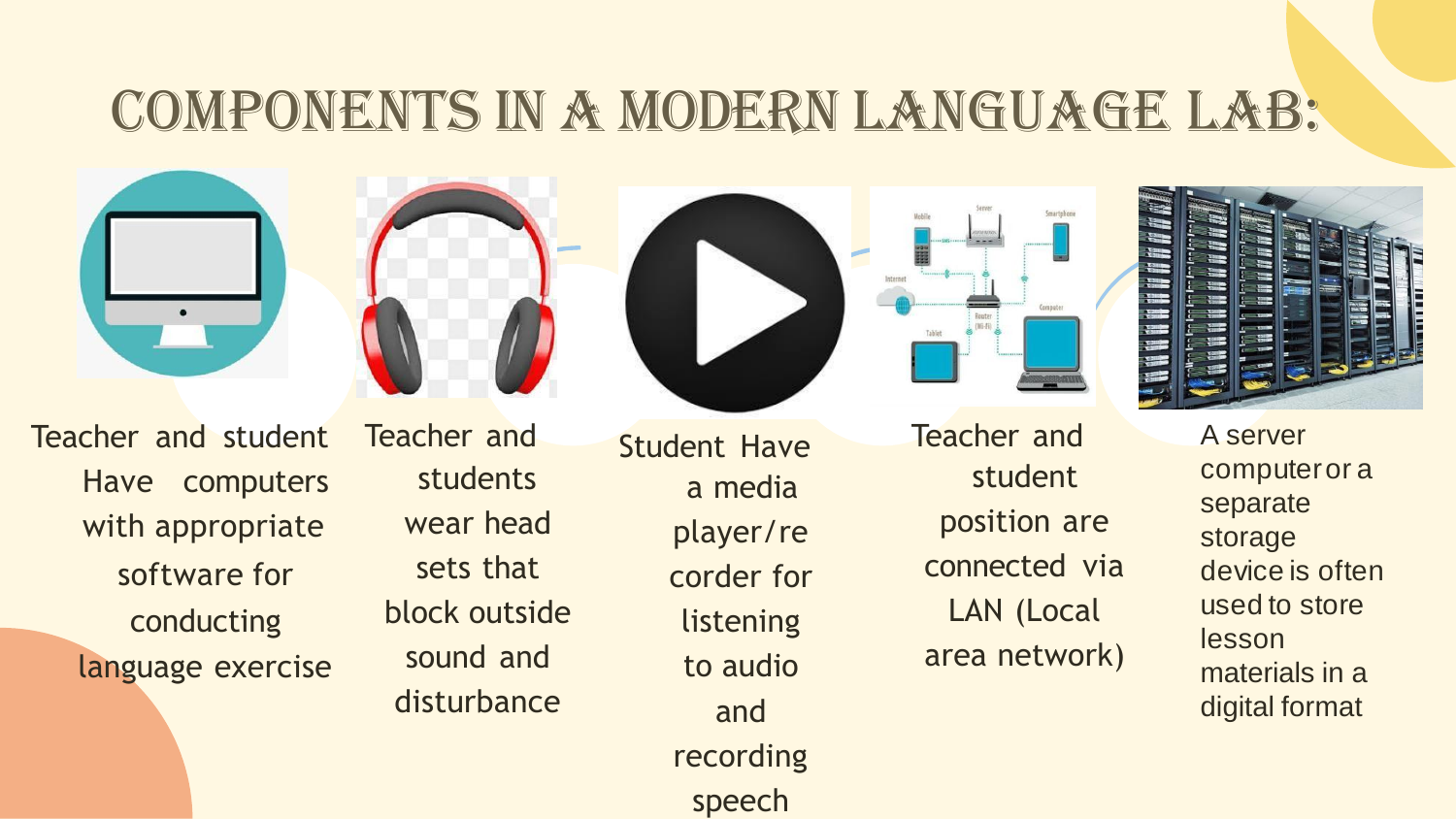#### Characteristics of a good language laboratory

● **Attention : Attention on subject is increased resulting in better retention of the concepts. As the language lab allows the student to listen to the program stimulus individually, each individual student's attention is focused on the program material being studied, ultimately increasing the attention span of the student and teaching the student to listen and analyze the content of the lesson.**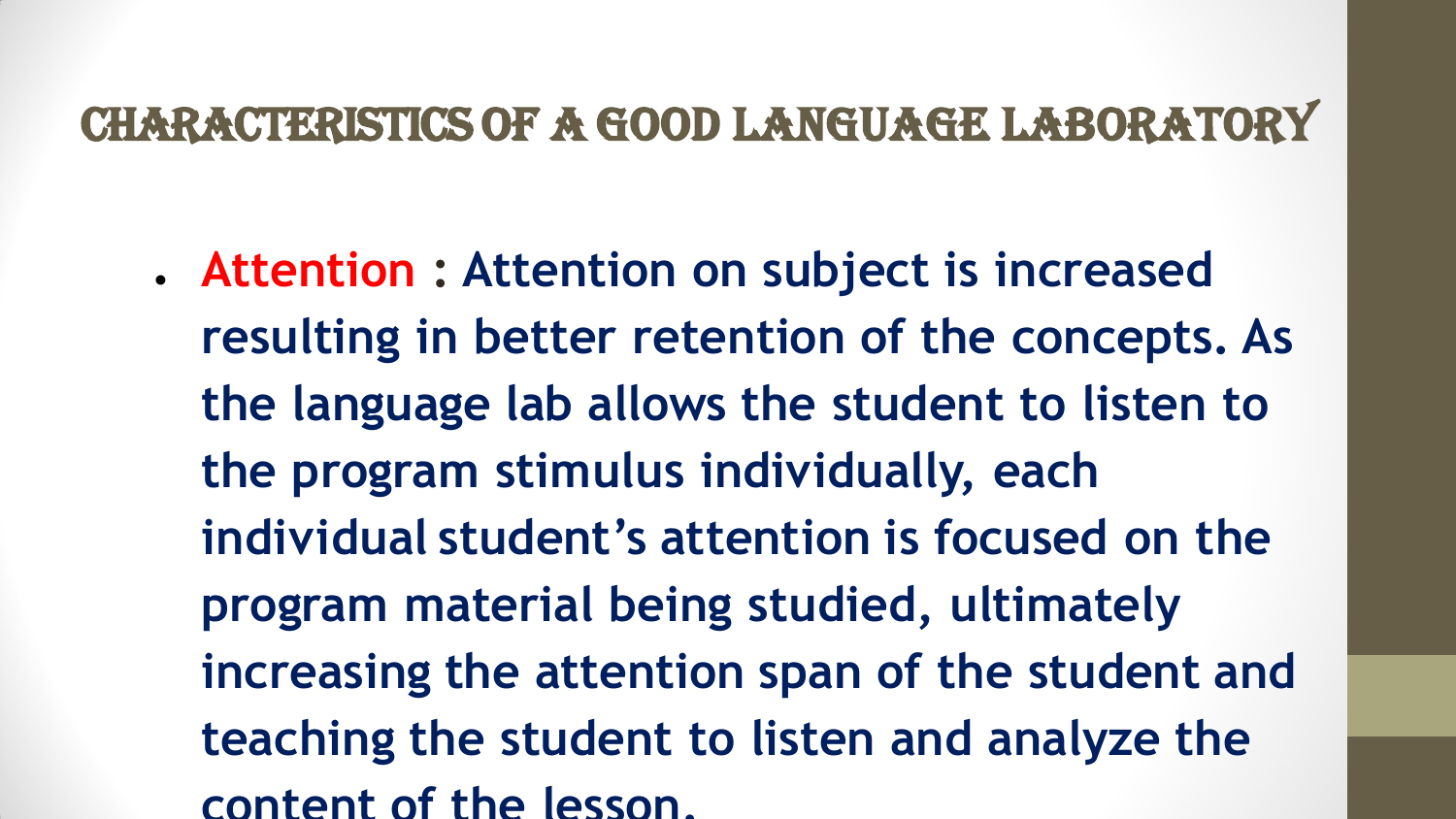● **Building Student Experience : Students can build on their existing experiences and gain further knowledge of computers while learning in the computer language lab. Practicing with systems, software and new applications enhances exportable skills.**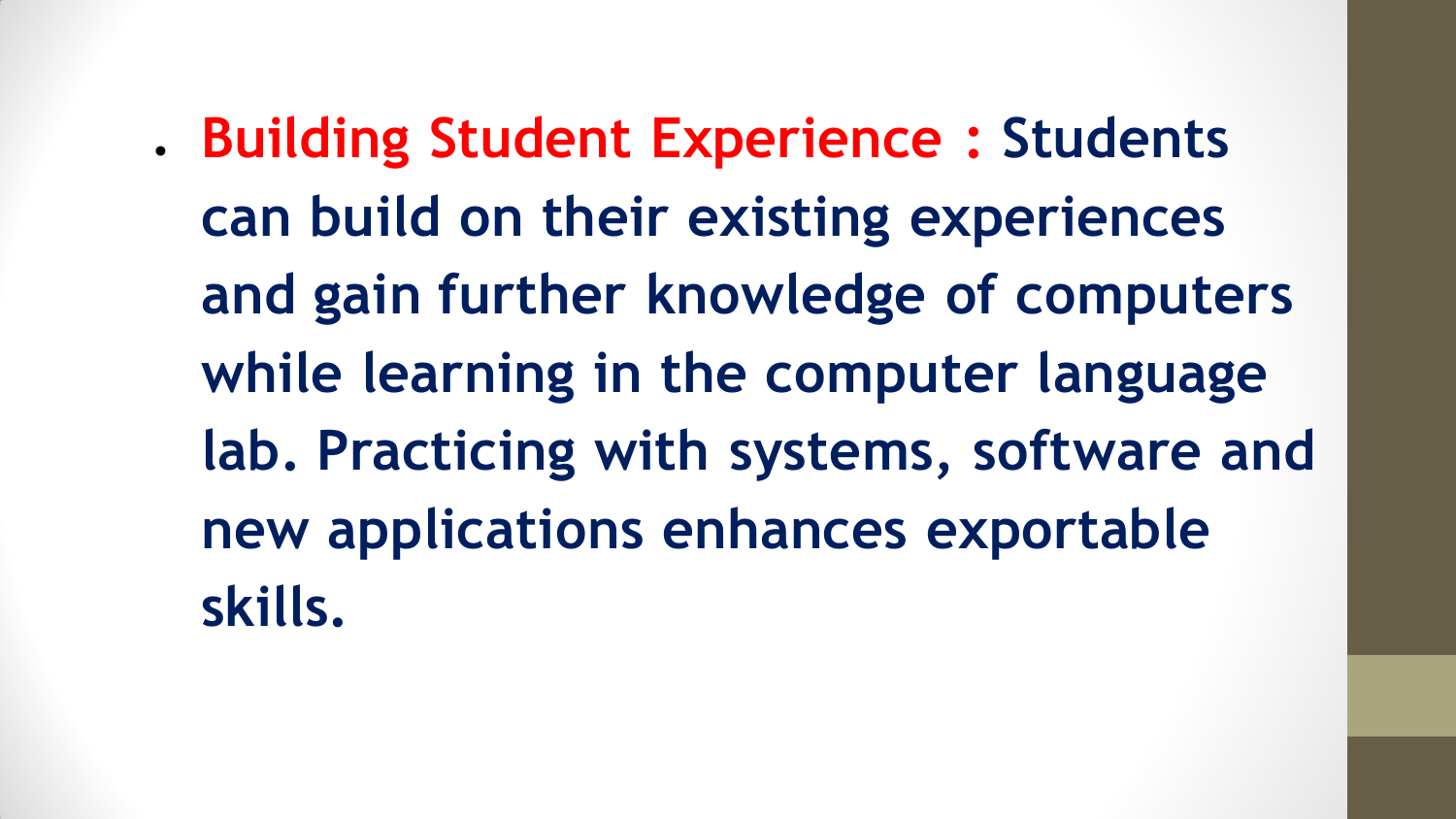● **Developing Listening skills : Listening skills are an essential element in becoming linguistically fluent. The language lab helps students develop good listening skills and aids the process of communication.. Furthermore, it develops the listening and communication skills, since they hear correct pronunciation through their headphones.**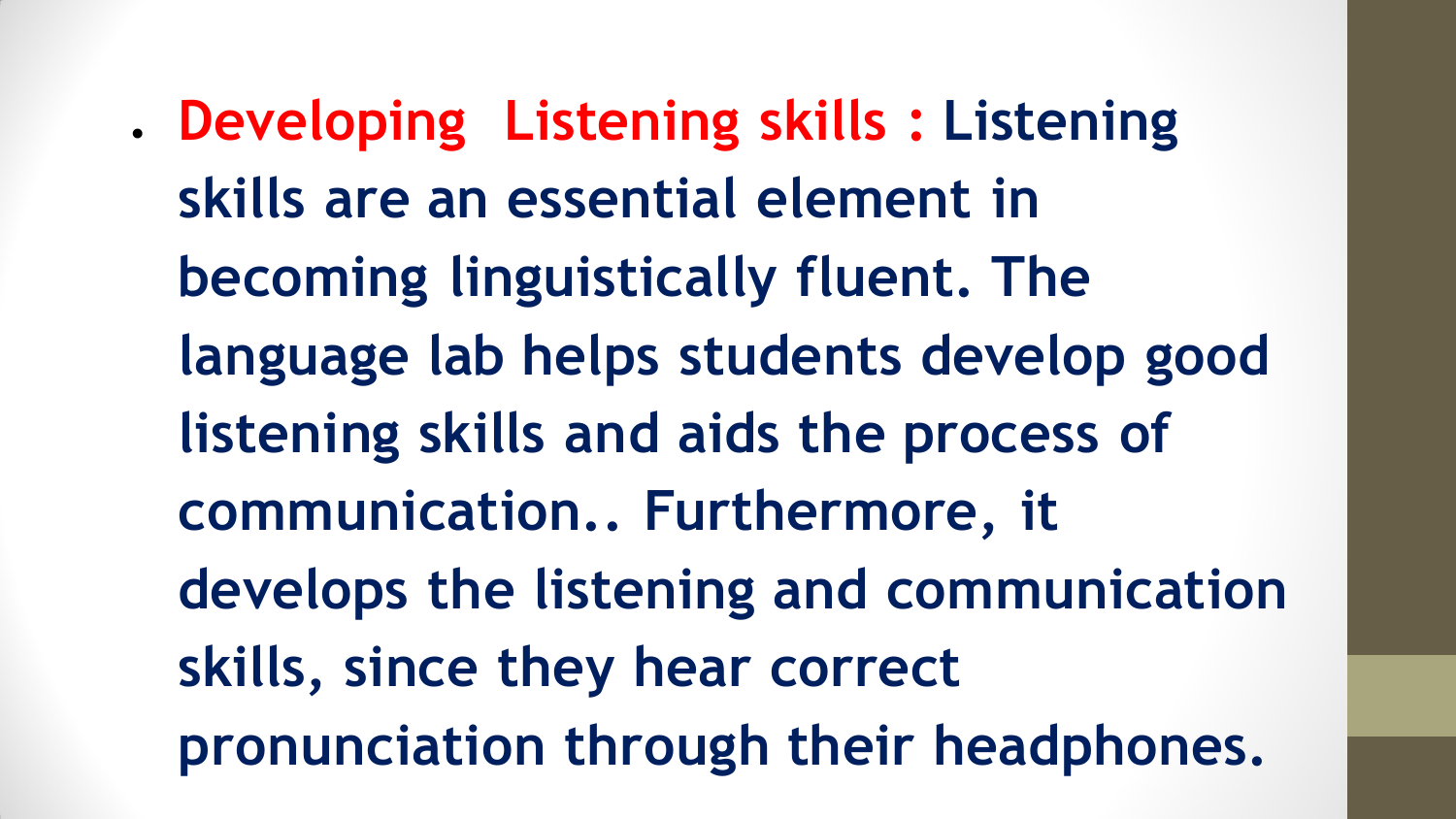● **Excitement : Students become excited when using learning lab systems. The student's attention is heightened and the boredom of repetitive learning is lifted. Learner will show more enthusiasm and excitement in learning lesson because of learning lab system.**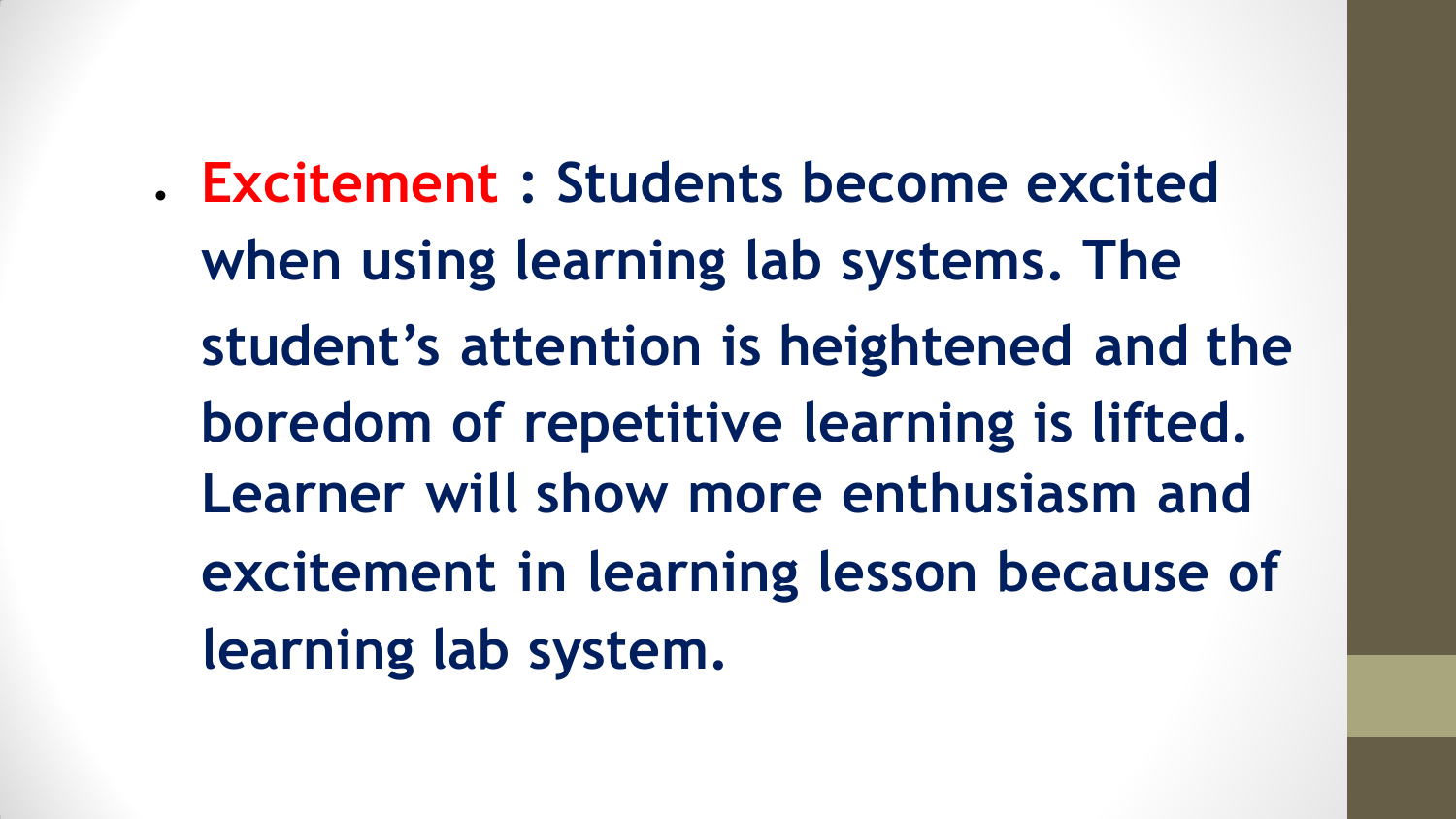● **Appropriate use of time: The language lab makes most efficient use of time, improving the teacher/student time ratio and allowing the instructor to maximize the use of time in a given lesson.**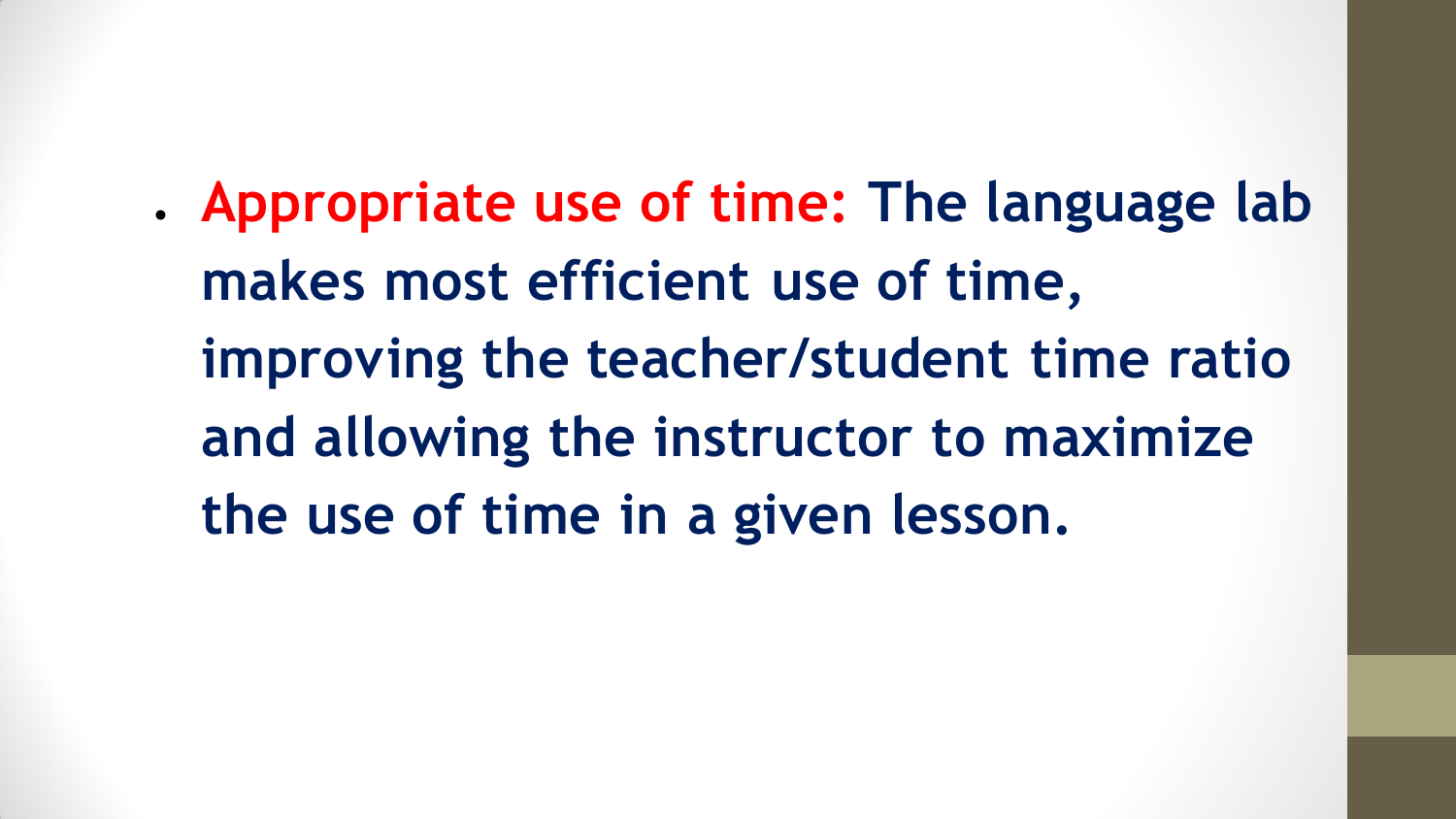# KINDS OF LANGUAGE LABORATORY

● **The language laboratory assists educators in delivering foreign language instruction, and has been through many developmental stages over the years.Few kinds of laboratories are being focused on here-:**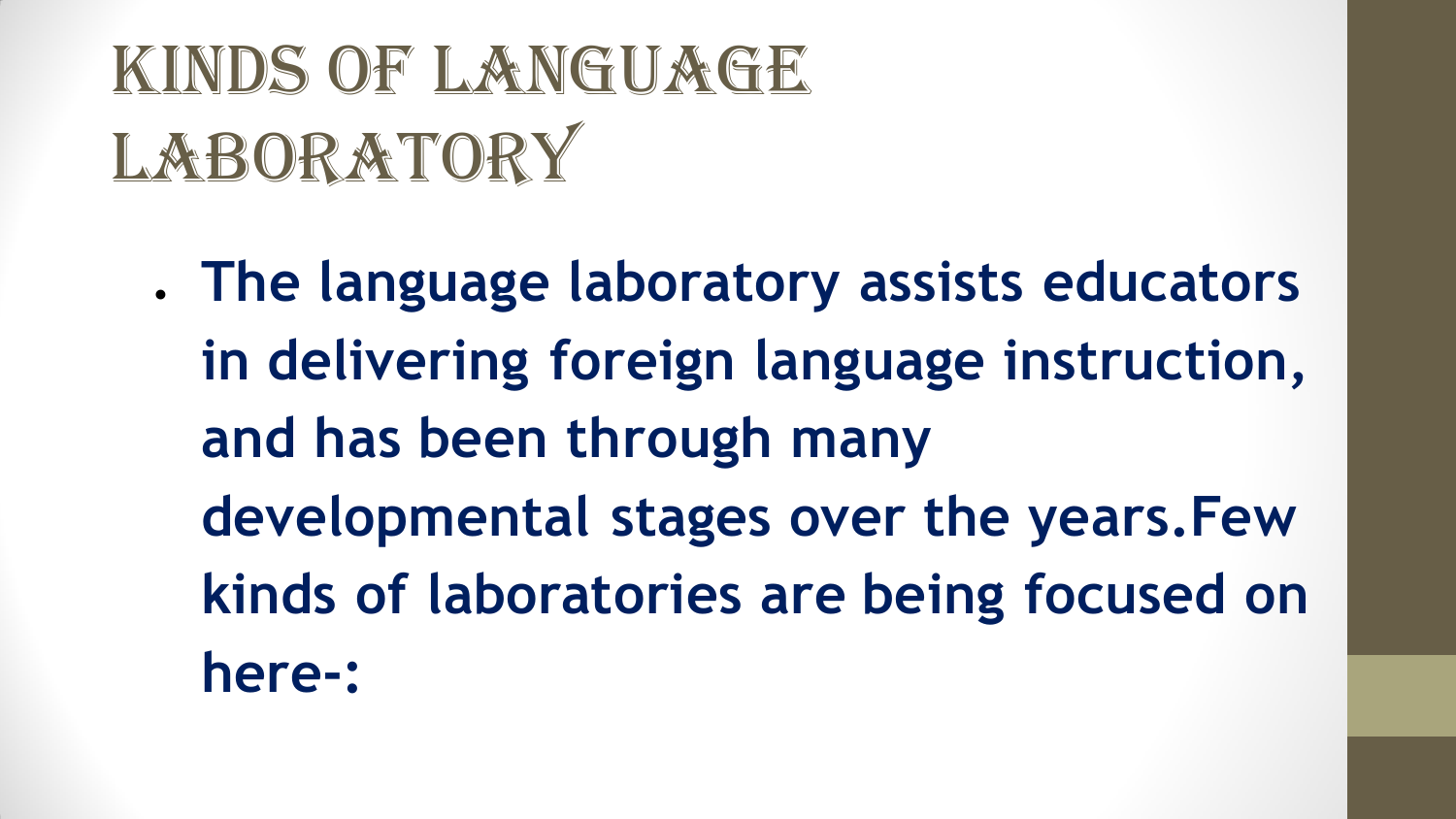#### **1. Traditional/Conventional Laboratory**

This is the earliest form of language laboratory developed. It makes use of a recorder and cassette tapes to help language learners. The tape usually contains texts or stories read aloud by a native language speaker.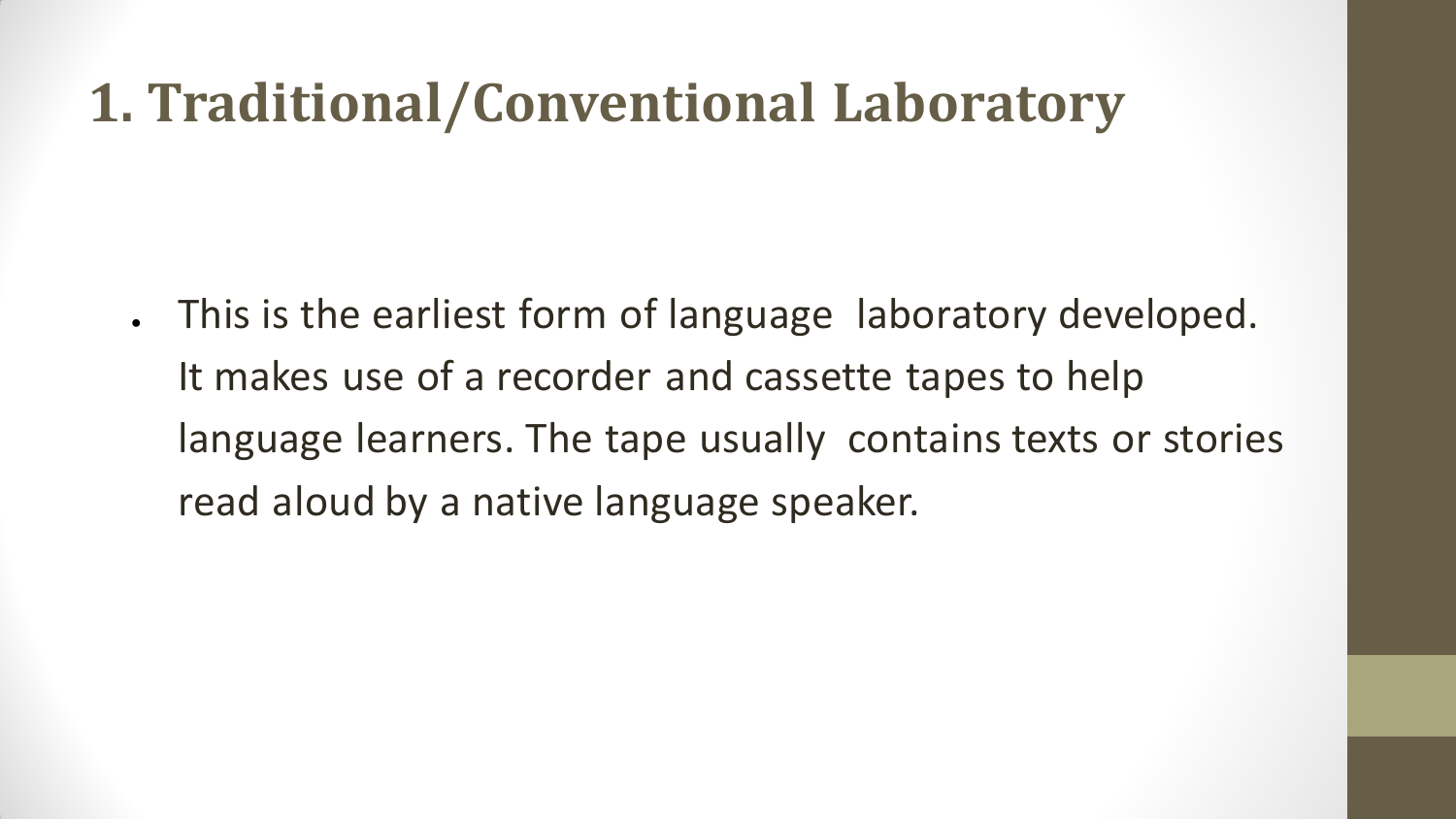# 2.Lingua Phone Laboratory

. A lingua-phone laboratory is like conventional laboratory, with a little modernization . The students are given a headphones to listen to the audiocassettes that are played back.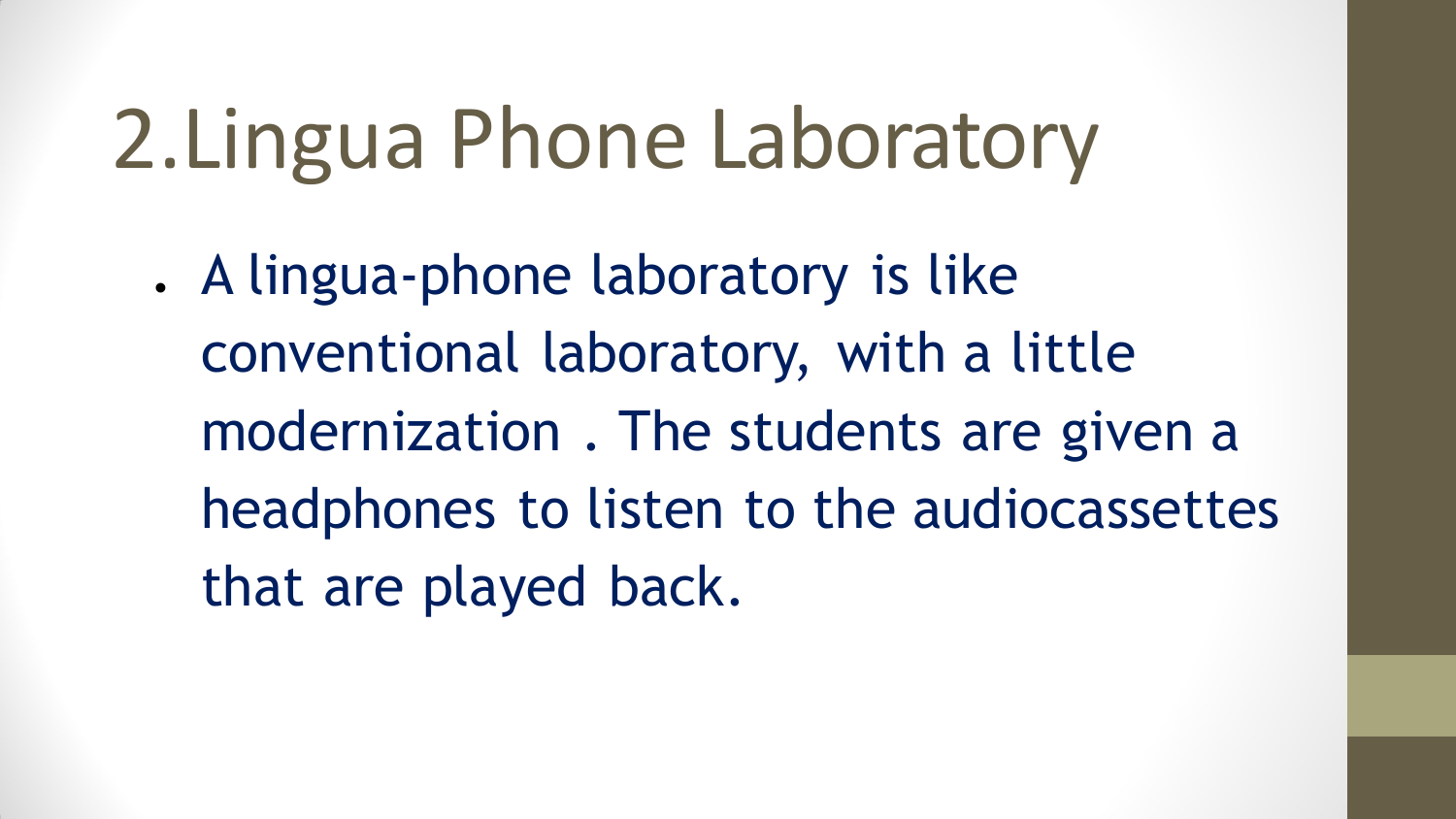# 3.Mobile Lab:

. This is basically a console on wheels with storage spaces for headsets. It is best used within a single building where it can be moved from one room to another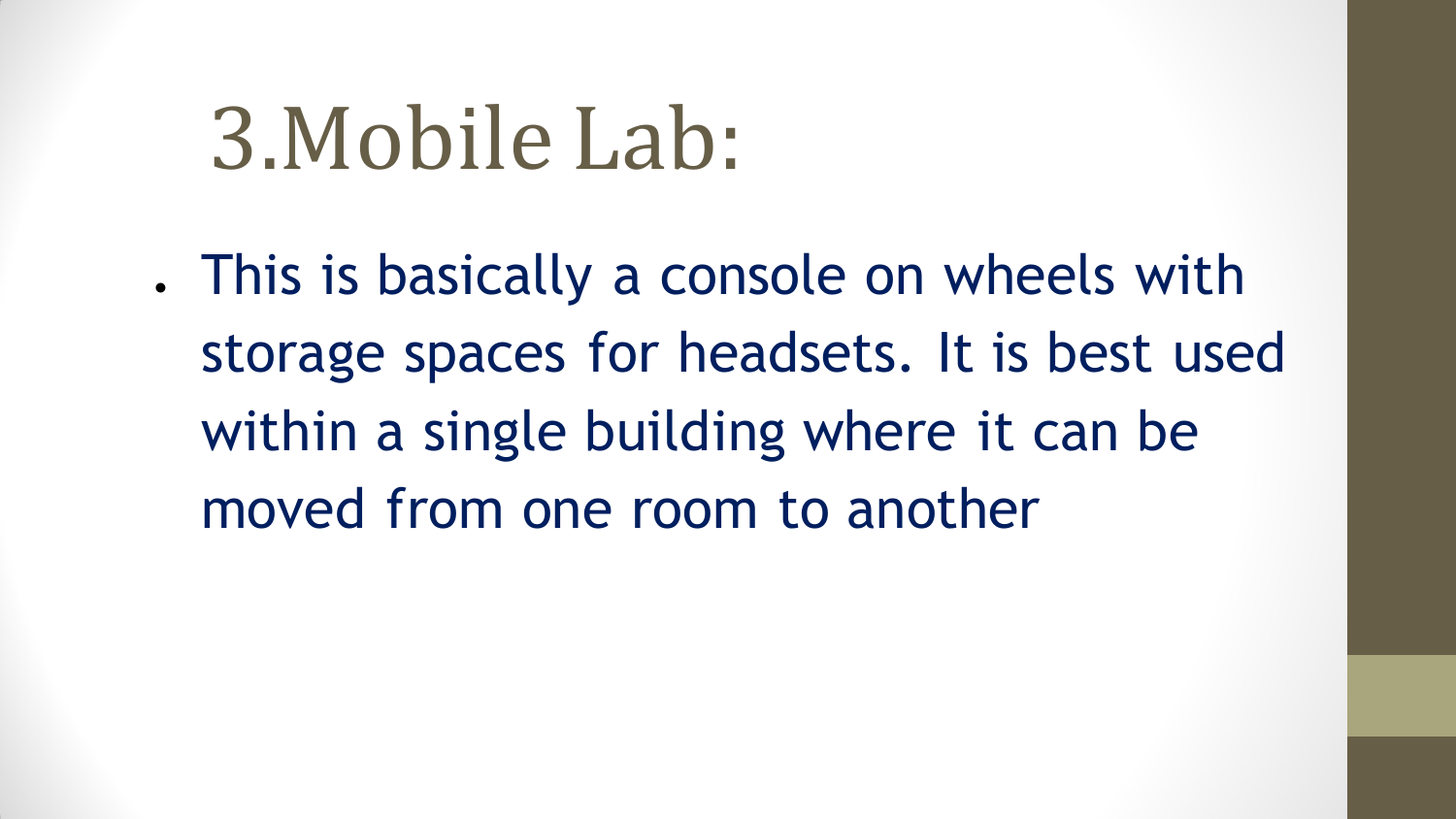# 4.Wireless Lab:

● *The wires connecting the sources to student headsets are replaced by radio transmission in a wireless laboratory.*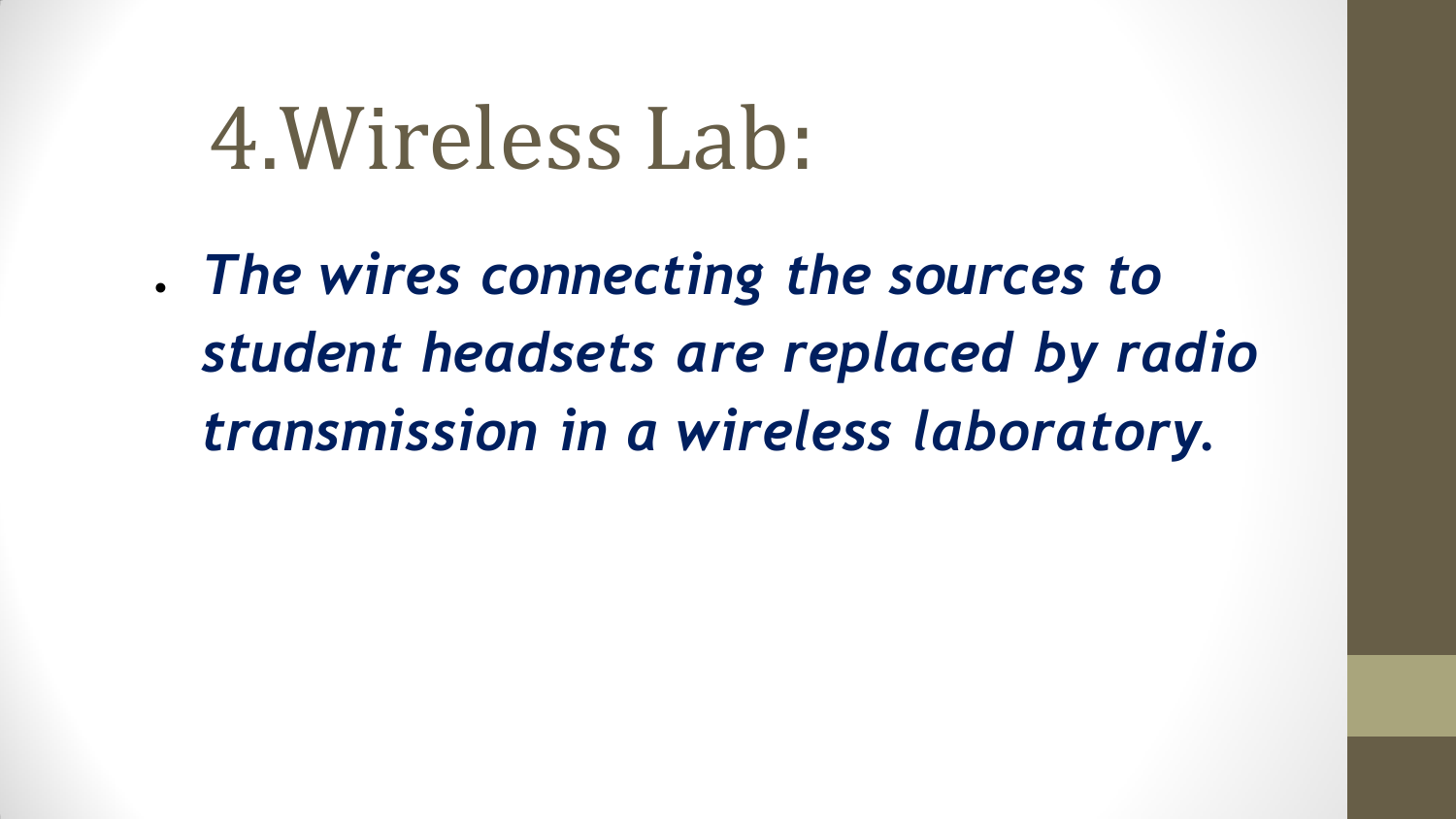# 5. Remote Controlled Lab

● *This arrangement enables students to control specific tape decks located elsewhere at remote locations. The actual equipment installation is similar to that of a conventional laboratory room.*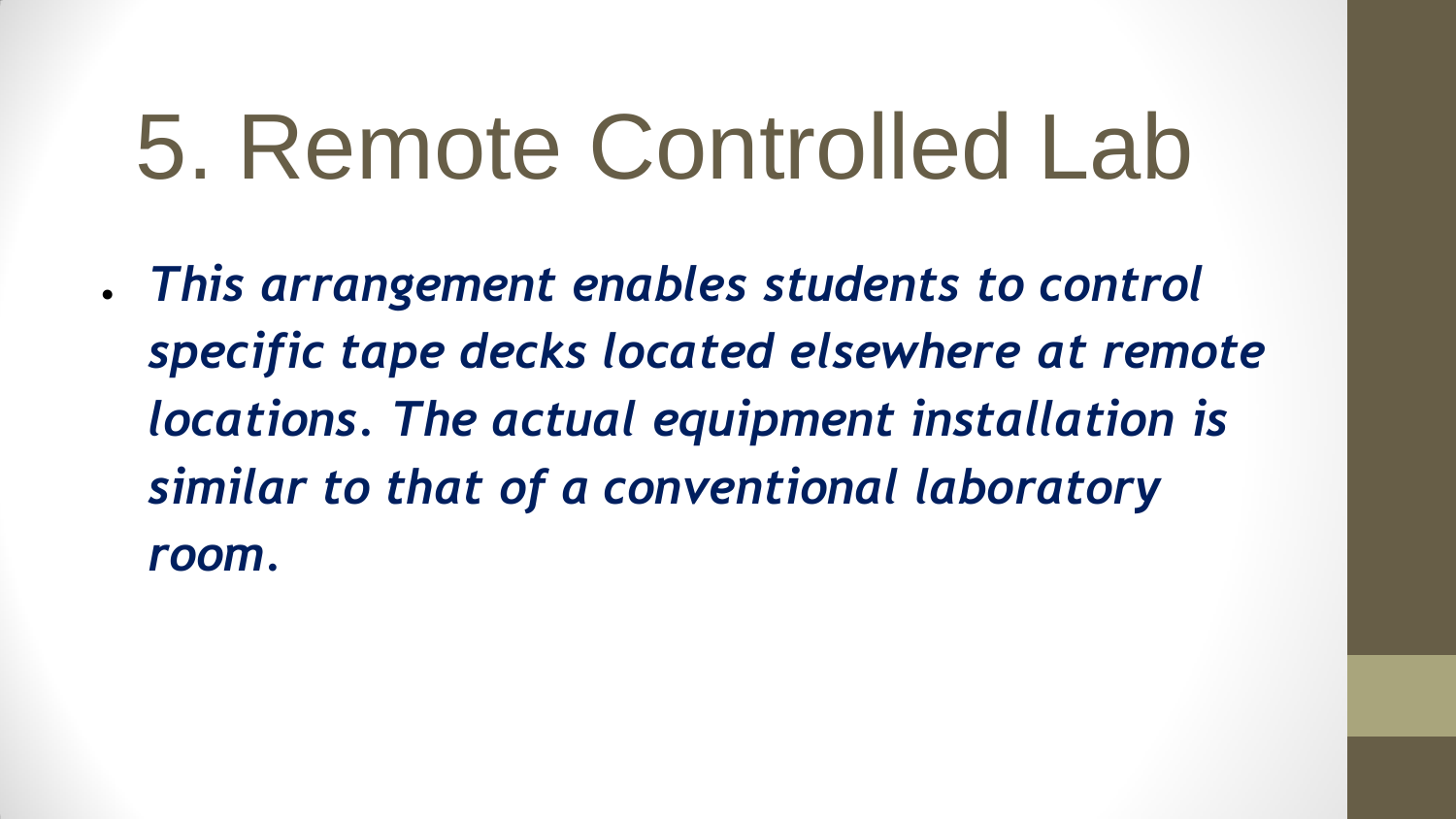### Advantages of language lab

- *Students get into deeper side of language.*
- *Language lab allows for diversity in the classroom.*
- *Students learn much faster in the language lab.*
- *The teacher takes on a more important role in the language lab.*
- *Labs foster communication in the classroom.*
- *Student have self evaluation.*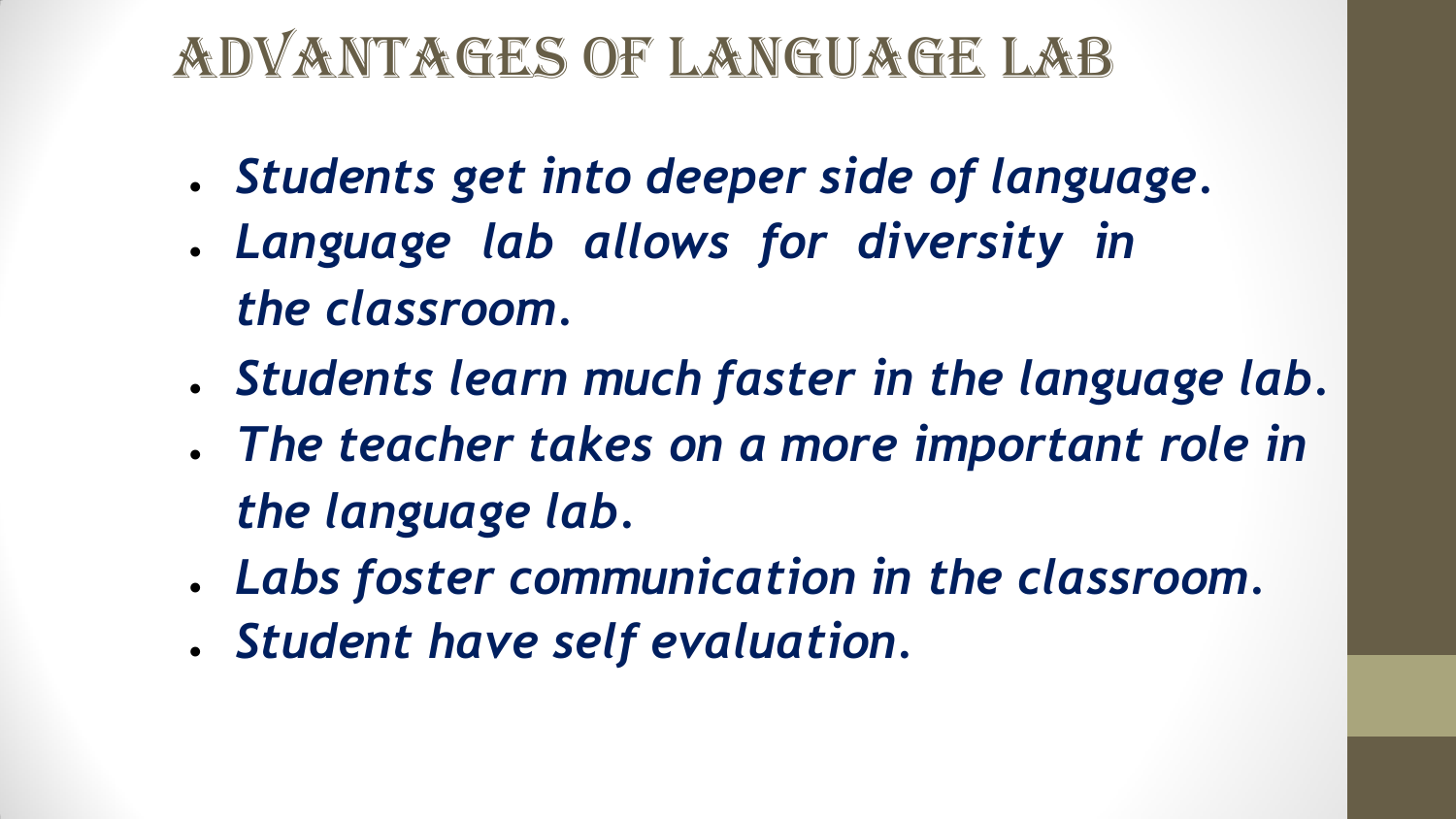#### Disadvantages of LANGUAGE laboratory

- *The language lab requires a high cost to be built in the university and to be kept on going.*
- *The language laboratory needs a qualified teacher to be able to activate all the technology provided in it.*
- *The teacher should be well trained in executing the language lab effectively.*
- *As technology changes rapidly, there should be a provision for upgrade in the medium of instructions, which can be burden for school in terms of finances.*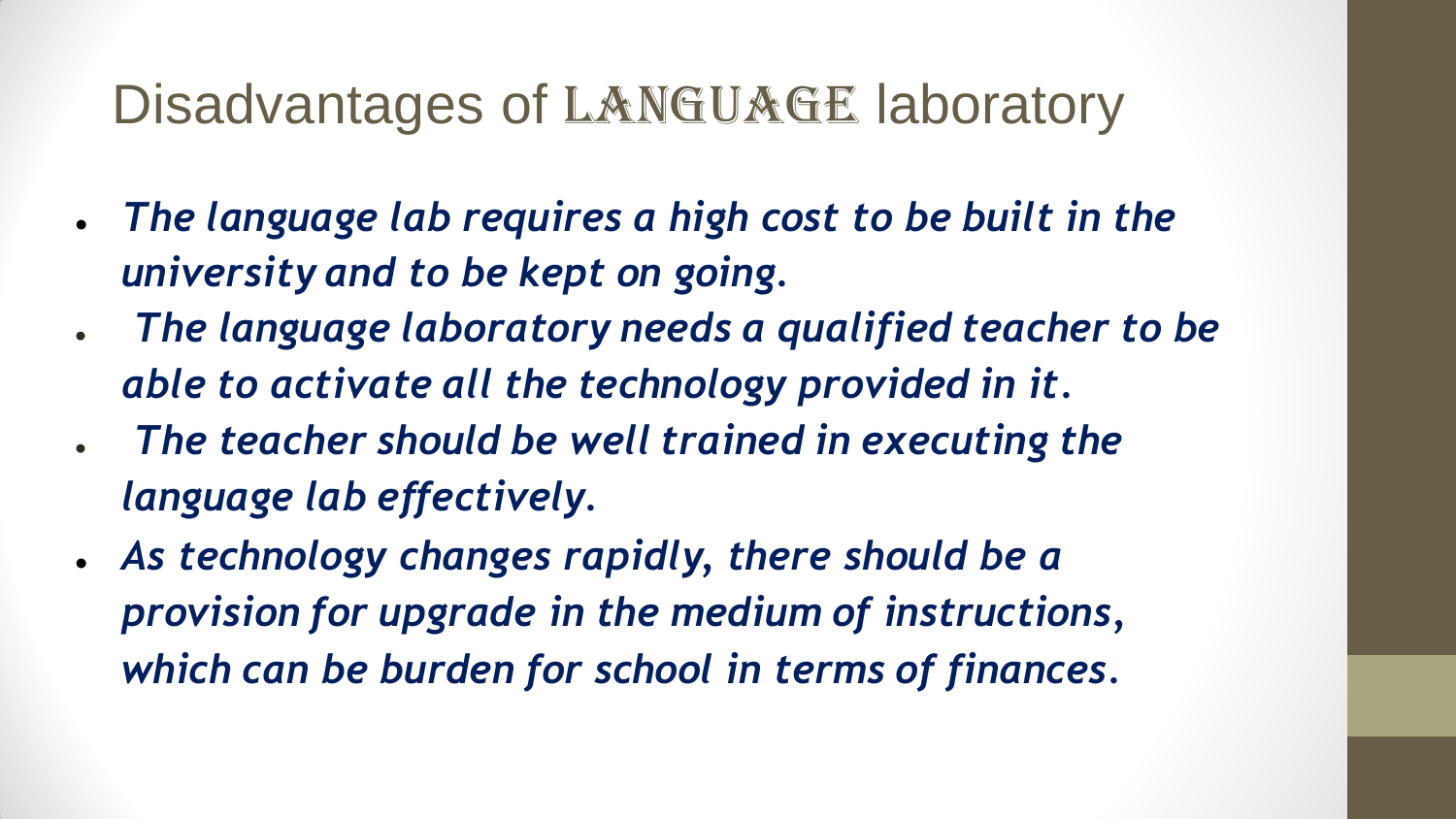## Conclusion

● *The language laboratory is a very helpful tool for practicing and assessing one's speech in any language. It provides a facility which allows the student to listen to model pronunciation, repeat and record the same, listen to their performance and compare with the model, and do self-assessment. The language laboratory allows every participant his or her privacy to speak and listen.*